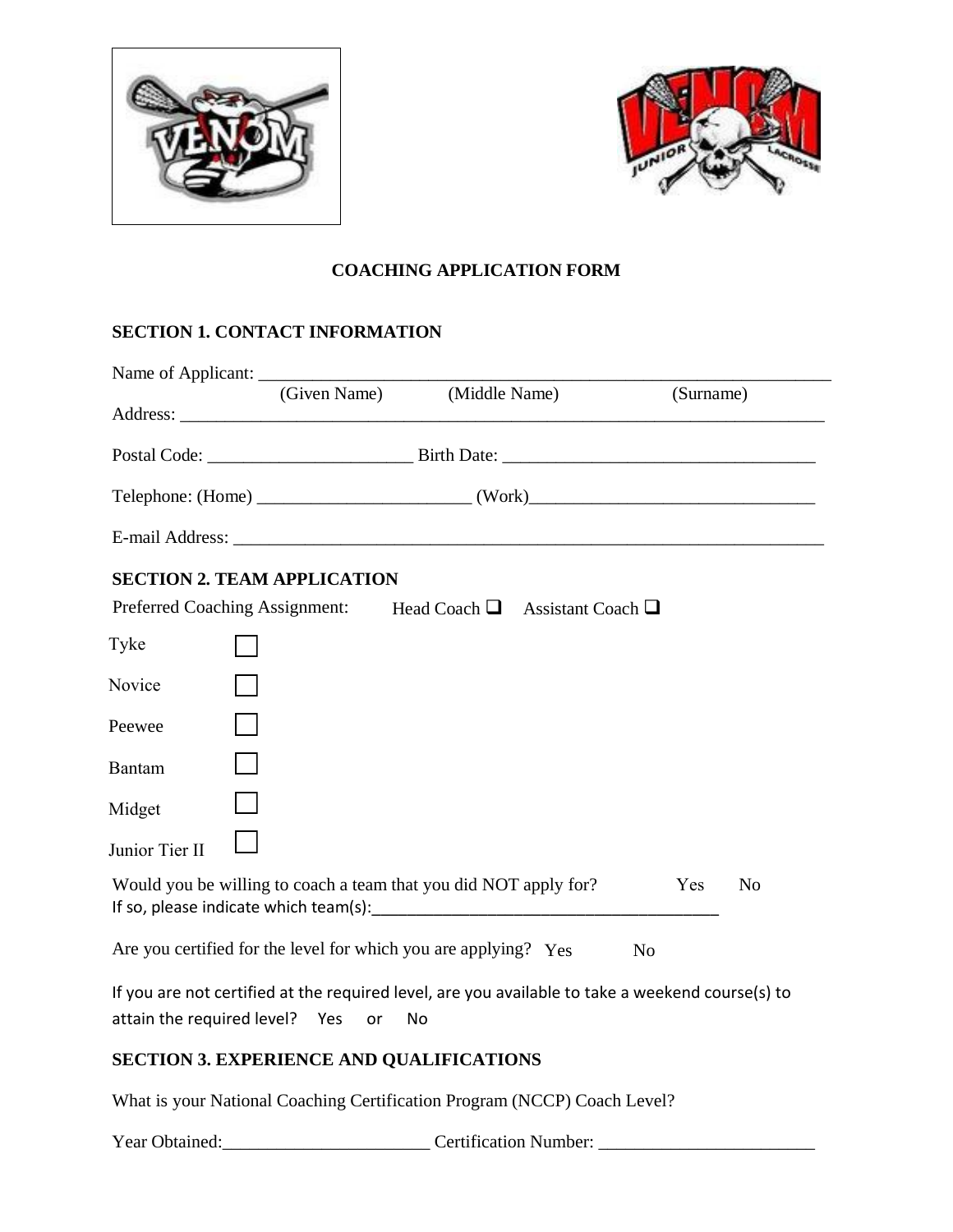### Lacrosse Coaching Experience (list in order, starting with the most recent).

| <b>YEAR</b> | <b>ASSOCIATION</b> | <b>AGE GROUP</b> | <b>POSITION</b> |
|-------------|--------------------|------------------|-----------------|
|             |                    |                  |                 |
|             |                    |                  |                 |
|             |                    |                  |                 |
|             |                    |                  |                 |
|             |                    |                  |                 |

#### **REFERENCES**

| <b>NAME</b> | <b>HOME NUMBER</b> | <b>OTHER NUMBER</b> |
|-------------|--------------------|---------------------|
|             |                    |                     |
|             |                    |                     |
|             |                    |                     |

Please submit any references you would like considered

### **SECTION 4. COACHING PHILOSOPHY**

What is your coaching philosophy?

What, in your opinion, is a successful season?

What is your personal opinion on the subject of equal floor time?

How do you discipline players in the following scenarios?

1. Disrespect towards the coaching staff:

2. Disrespect towards fellow team members: